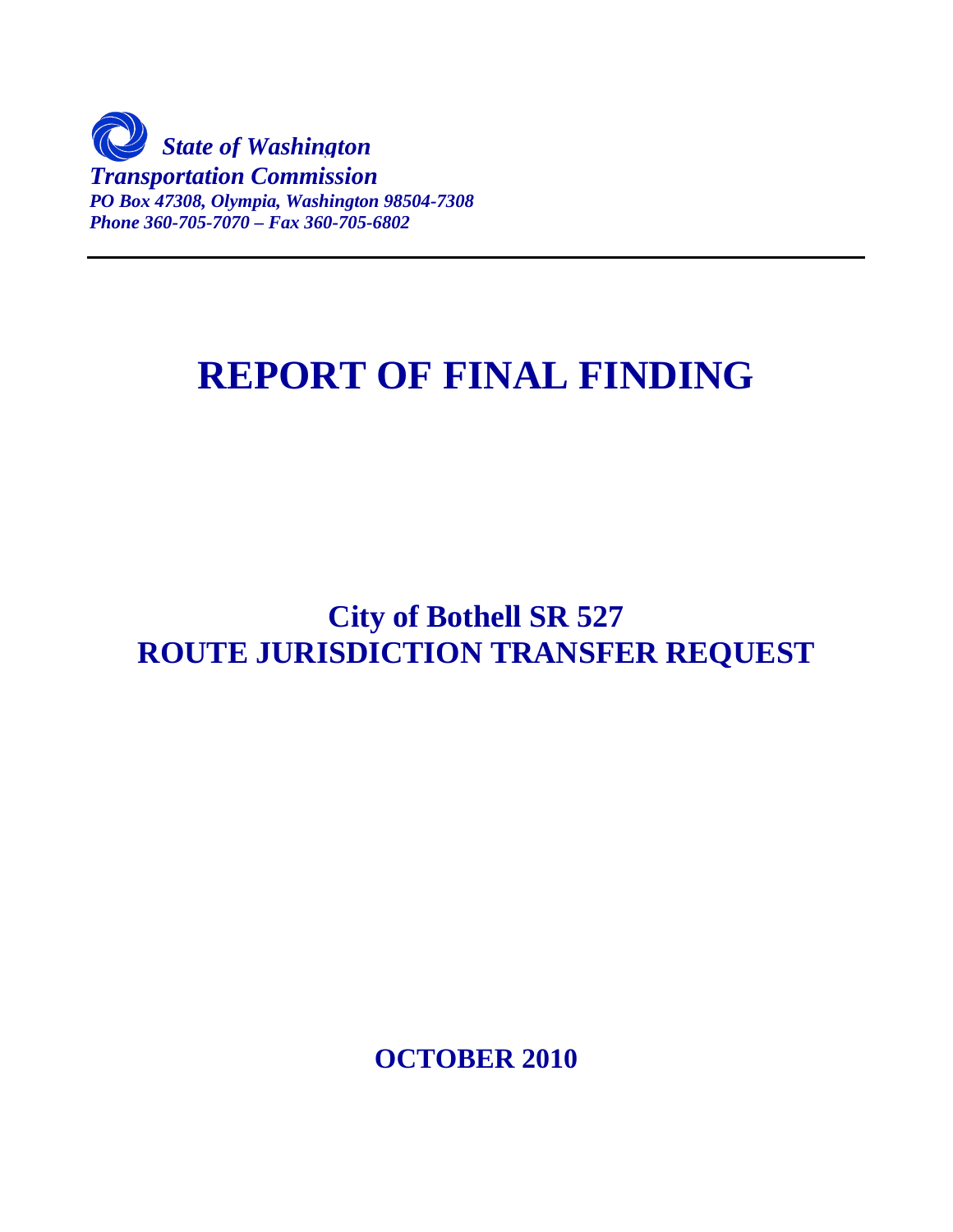

## **FINAL FINDING SR 527 Route Jurisdiction Transfer Request City of Bothell**

October 20, 2010

## **I. PURPOSE**

**To determine if the designation of State Route (SR) 527 from SR 522 (MP 0.00) to I-405 (MP 2.51) is appropriate as a state route in accordance with the state highway designation criteria in RCW 47.17.001.**

\_\_\_\_\_\_\_\_\_\_\_\_\_\_\_\_\_\_\_\_\_\_\_\_\_\_\_\_\_\_\_\_\_\_\_\_\_\_\_\_\_\_\_\_\_\_\_\_\_\_\_\_\_\_\_\_\_\_\_\_\_\_\_\_\_\_\_\_\_\_\_\_\_\_\_\_\_\_

## **II. BACKGROUND**

In 2009, the Legislature designated the Washington State Transportation Commission (Commission) to review requests for route jurisdiction transfers from cities, counties or the state and to provide a recommendation to the House and Senate Transportation Committees by November 15 of each year for any recommended transfers.

The Commission adopted WAC 468-710 for the administration of the Route Jurisdiction Transfer (RJT) process. RCW 47.17.001 describes minimum criteria that must be met to be eligible for state route designation.

On November 19, 2009, the city of Bothell submitted an official request to the Commission to transfer 2.51 miles of SR 527, between SR 522 and I-405, to the city. These limits lie entirely within the city of Bothell and, if granted, would result in Bothell acquiring approximately 2.51 miles of SR 527. They also submitted an agency evaluation of whether the route met the transfer criteria as detailed in RCW 47.17.001.

A preliminary finding was approved by the Commission on July 13, 2010 and sent out to interested parties for comment. In addition, a legal ad for public comment was published in the Bothell-Kenmore Reporter and posted on the WSTC website. One comment was received from the Washington State Department of Transportation and one comment from a citizen of the City of Bothell (attached).

\_\_\_\_\_\_\_\_\_\_\_\_\_\_\_\_\_\_\_\_\_\_\_\_\_\_\_\_\_\_\_\_\_\_\_\_\_\_\_\_\_\_\_\_\_\_\_\_\_\_\_\_\_\_\_\_\_\_\_\_\_\_\_\_\_\_\_\_\_\_\_\_\_\_\_\_\_\_

## **III. RECOMMENDATION**

Using best engineering practices based on the preliminary analysis and the criteria as a whole, the Washington State Transportation Commission recommends that the request by the City of Bothell to transfer jurisdiction of SR 527 from SR 522 (MP 0.00) to I-405 (MP 2.51) from the Washington State Department of Transportation to the City of Bothell does meet the criteria set forth WAC 468.710 and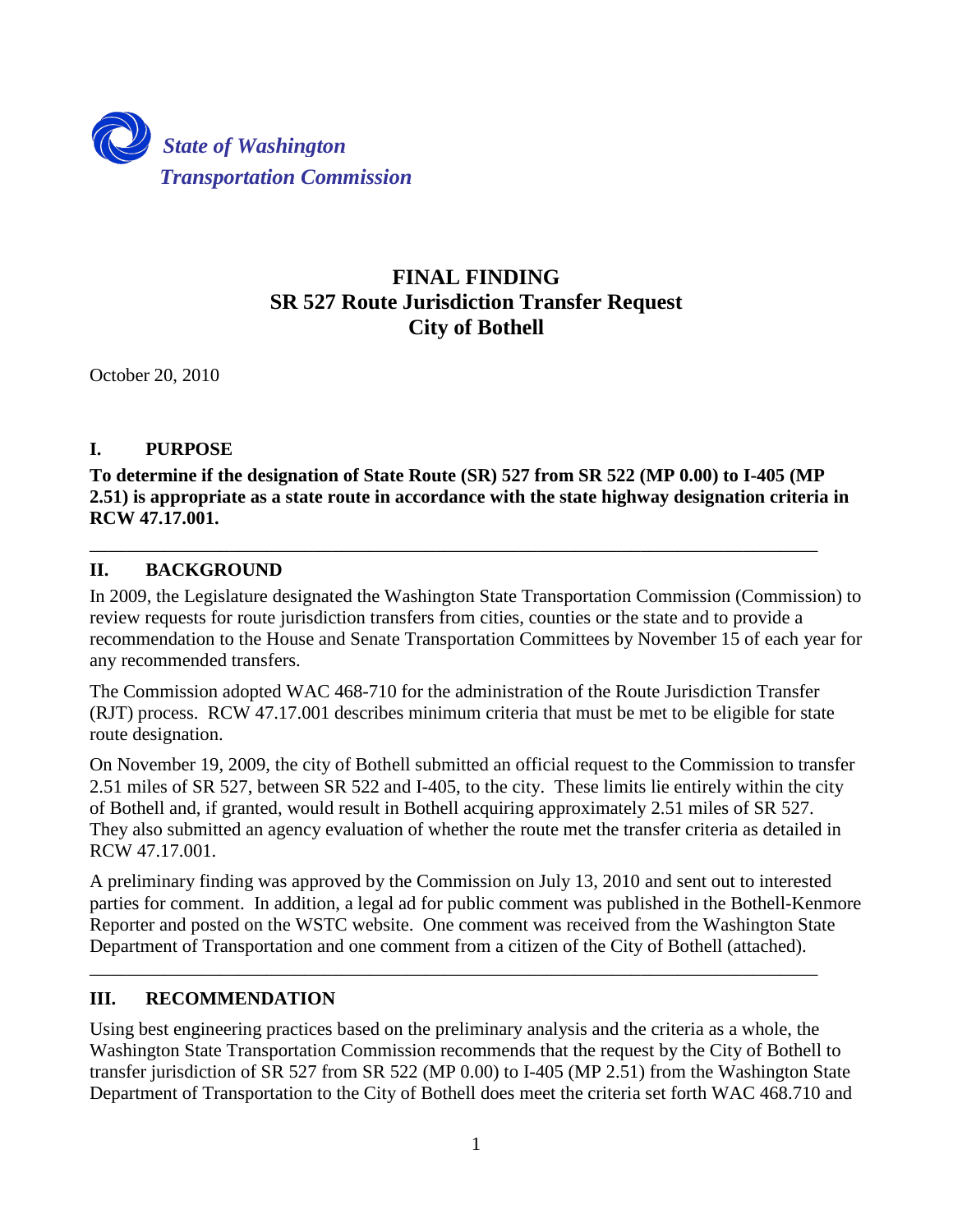the majority of criteria set forth in RCW 47.17.001, and that this route be transferred to the City of Bothell.

**\_\_\_\_\_\_\_\_\_\_\_\_\_\_\_\_\_\_\_\_\_\_\_\_\_\_\_\_\_\_\_\_\_\_\_\_\_\_\_\_\_\_\_\_\_\_\_\_\_\_\_\_\_\_\_\_\_\_\_\_\_\_\_\_\_\_\_\_\_\_\_\_\_\_\_\_\_\_** 

## **WAC ANALYSIS OF TRANSFER REQUEST**

### **WAC 468-710-020**

Urban highway route - An urban highway route is the portion of a route that is within a federal urban area boundary:

**ANALYSIS:** SR 527 within the limits of the requested transfer lies within a federal urban area. **The route meets the requirement of this section of the WAC and is therefore defined as an Urban Highway Route.**

#### **WAC 468-710-030**

In considering whether to make additions, deletions, or other changes to the state highway system, the legislature is guided by criteria in RCW 47.17.001. Counties, cities, the department of transportation and the commission will use these same criteria to assess the merits of any proposed changes to the state highway system.

## **RCW ANALYSIS OF TRANSFER REQUEST**

## **RCW 47.17.001**

In considering whether to make additions, deletions, or other changes to the state highway system, the Legislature is guided by the following criteria as contained in the Road Jurisdiction Committee Phase 1 report to the legislature dated January 1987:

#### **RCW 47.17.001(1)**

A rural highway route should be designated as a state highway if it meets any of the following criteria:

**ANALYSIS:** SR 527 is not a rural highway. **RCW 47.17.001(1) does not apply.** 

## **RCW 47.17.001(2)**

A rural highway route may be designated as a state highway if it is part of an integrated system of roads and:

**ANALYSIS:** SR 527 is not a rural highway. **RCW 47.17.001(2) does not apply.**

#### **RCW 47.17.001(3)**

An urban highway route that meets any of the following criteria should be designated as part of the State highway system:

## **RCW 47.17.001(3)(a)**

Is designated as part of the interstate system;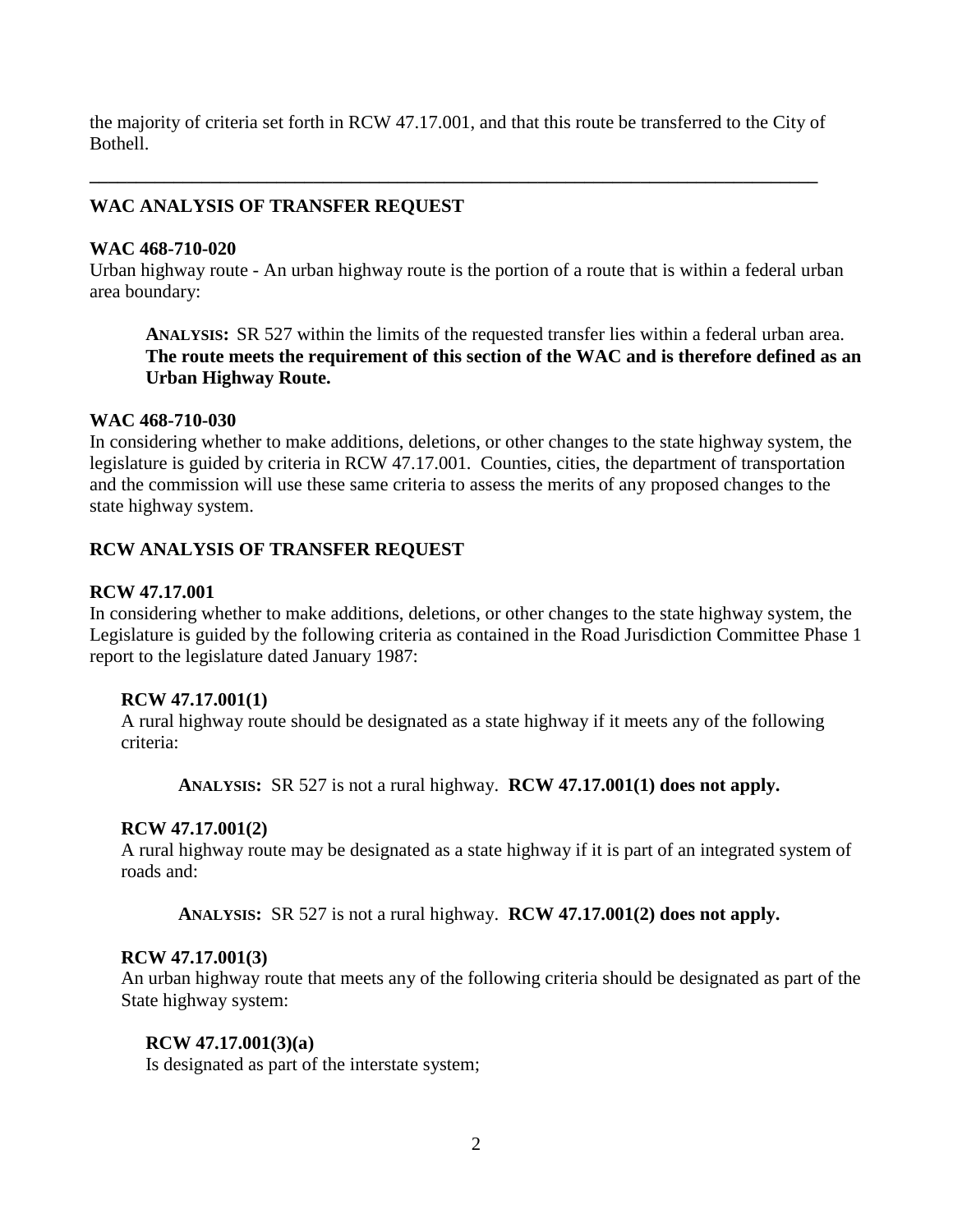**ANALYSIS:** SR 527 is not part of the interstate system. **This supports transfer to the City of Bothell.**

#### **RCW 47.17.001(3)(b)**

Is designated as part of the system of numbered United States routes;

ANALYSIS: SR 527 is not part of the numbered United States routes. **This supports transfer to the City of Bothell.**

#### **RCW 47.17.001(3)(c)**

Is an urban extension of a rural state highway into or through an urban area and is necessary to form an integrated system of state highways;

**ANALYSIS:** Neither SR 522 nor I-405 are rural state highways. Therefore SR 527 is not an urban extension of one. **This supports transfer to the City of Bothell.**

#### **RCW 47.17.001(3)(d)**

Is a principal arterial that is a connecting link between two state highways and serves regionally oriented through traffic in urbanized areas with a population of fifty thousand or greater, or is a spur that serves regionally oriented traffic in urbanized areas.

**ANALYSIS:** SR 527 is an urban principal arterial that runs between SR 522 and I-405. A connecting link by WAC 468-710-020 definition generally bypasses the central business district (CBD) and/or the central city to form loops and beltways. SR 527 begins in the heart of downtown Bothell at SR 522 and continues to the north through the CBD. Therefore it should not be classified as a connecting link. SR 522 connects directly to I-405 approximately 3 miles south of the SR 527 interchange. Any regional traffic clearly will take I-405 or SR 522. The population of Bothell is only 33,240 which is significantly less than the 50,000 mentioned in this WAC. SR 527 begins in a very urbanized area with many businesses and then travels through a less developed section before it intersects with I-405 in a very urban environment once again. The route carries mainly local traffic as opposed to regional traffic. **This supports transfer to the City of Bothell.**

#### **RCW 47.17.001(4)**

The following guidelines are intended to be used as a basis for interpreting and applying the criteria to specific routes:

#### **RCW 47.17.001(4)(a)**

For any route wholly within one or more contiguous jurisdictions which would be proposed for transfer to the state highway system under these criteria, if local officials prefer, responsibility will remain at the local level.

ANALYSIS: This applies to local roads requesting to transfer to the state highway system which is not the case. **RCW 47.17.001(4)(a) does not apply.**

#### **RCW 47.17.001(4)(b)**

State highway routes maintain continuity by being composed of routes that join other state routes at both ends or to arterial routes in the states of Oregon and Idaho and the province of British Columbia.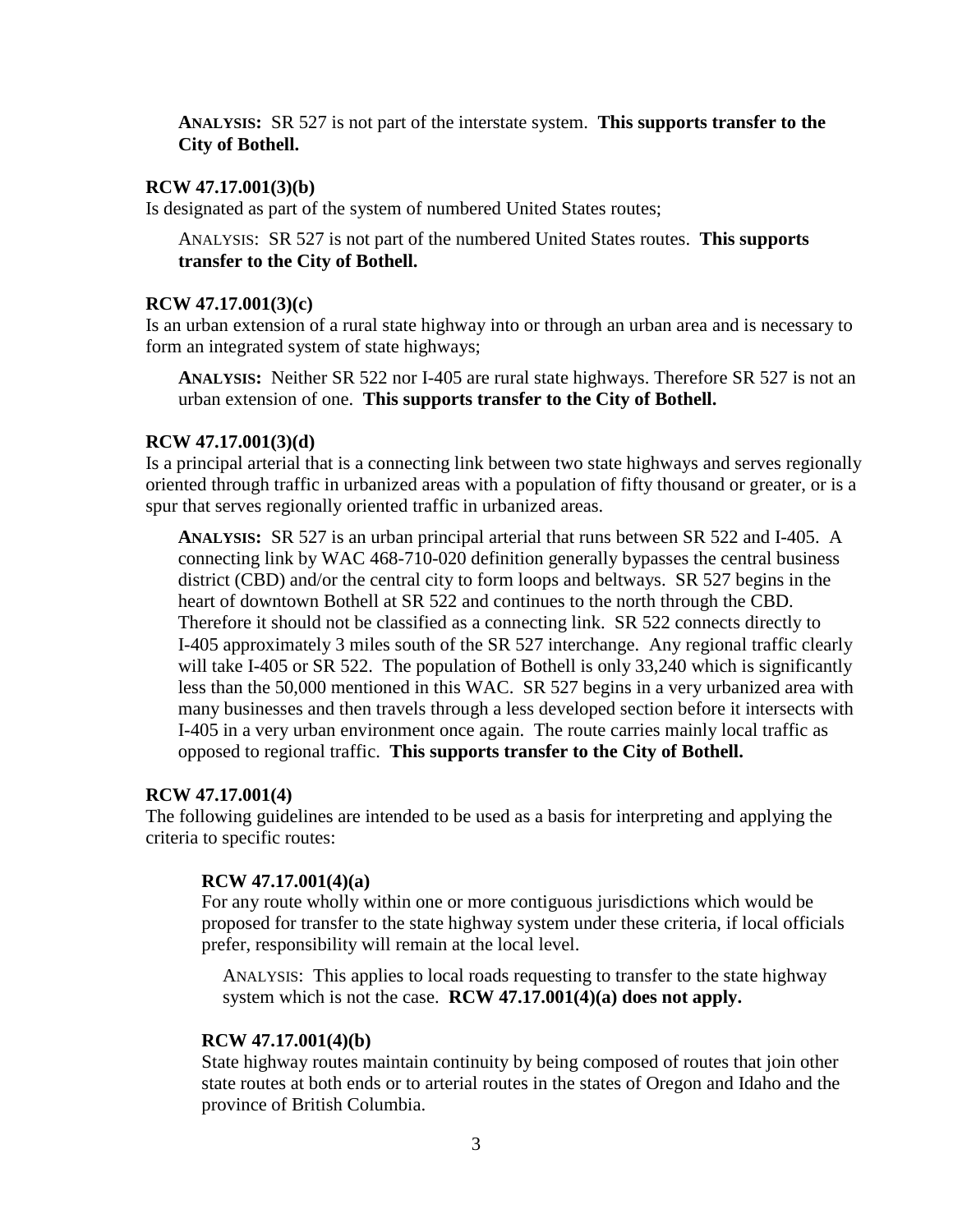**ANALYSIS:** SR 527 connects SR 522 to I-405 and then eventually to I-5 providing continuity in the region. The original intent of SR 527 was to provide a primary north/south connection of the greater Bothell area to SR 99. This primary function has now been replaced by I-405 and I-5. Continuity will be maintained by the direct connection of SR 522 with I-405. Transferring SR 527 to Bothell would introduce discontinuity in the state highway system within the limits of the transfer. However due to the very urbanized environment and a dense system of roads, continuity would be maintained by SR 522, I-405, I-5 and other arterials in the vicinity. **Based on the criteria, it is inconclusive whether SR 527 meets the requirement of a state highway.** 

#### **RCW 47.17.001(4)(c)**

Public facilities may be considered to be served if they are within approximately two miles of a state highway.

**ANALYSIS:** There are several public facilities that are indirectly served by SR 527. These include Mary Murphy Park, William Penn Park, Bothell Landing Park, Bothell High School, Shelton View Elementary School, Canyon Park Jr. High School and numerous city facilities. These facilities are better served by other arterial routes in the area. SR 527 would continue to indirectly serve all these facilities as a principal arterial street instead of a state highway if this request is granted. Cascadia Community College and the University of Washington – Bothell are served only by SR 522 and I-405. **This supports transfer to the City of Bothell.**

#### **RCW 47.17.001(4)(d)**

Exceptions may be made to include:

#### **RCW 47.17.001(4)(d)(i)**

Rural spurs as state highways if they meet the criteria relative to serving population centers of one thousand or greater population or activity centers with population equivalencies or an aggregated population of one thousand or greater;

**ANALYSIS:** The route is not classified as rural. **RCW 47.17.001(4)(d)(i) does not apply.**

#### **RCW 47.17.001(4)(d)(ii)**

Urban spurs as state highways that provide needed access to Washington state ferry terminals, state parks, major seaports, and trunk airports; and

**ANALYSIS:** SR 527 does not provide access to any ferry terminals, state parks, seaports or airports. **This supports transfer to the City of Bothell.**

#### **RCW 47.17.001(4)(d)(iii)**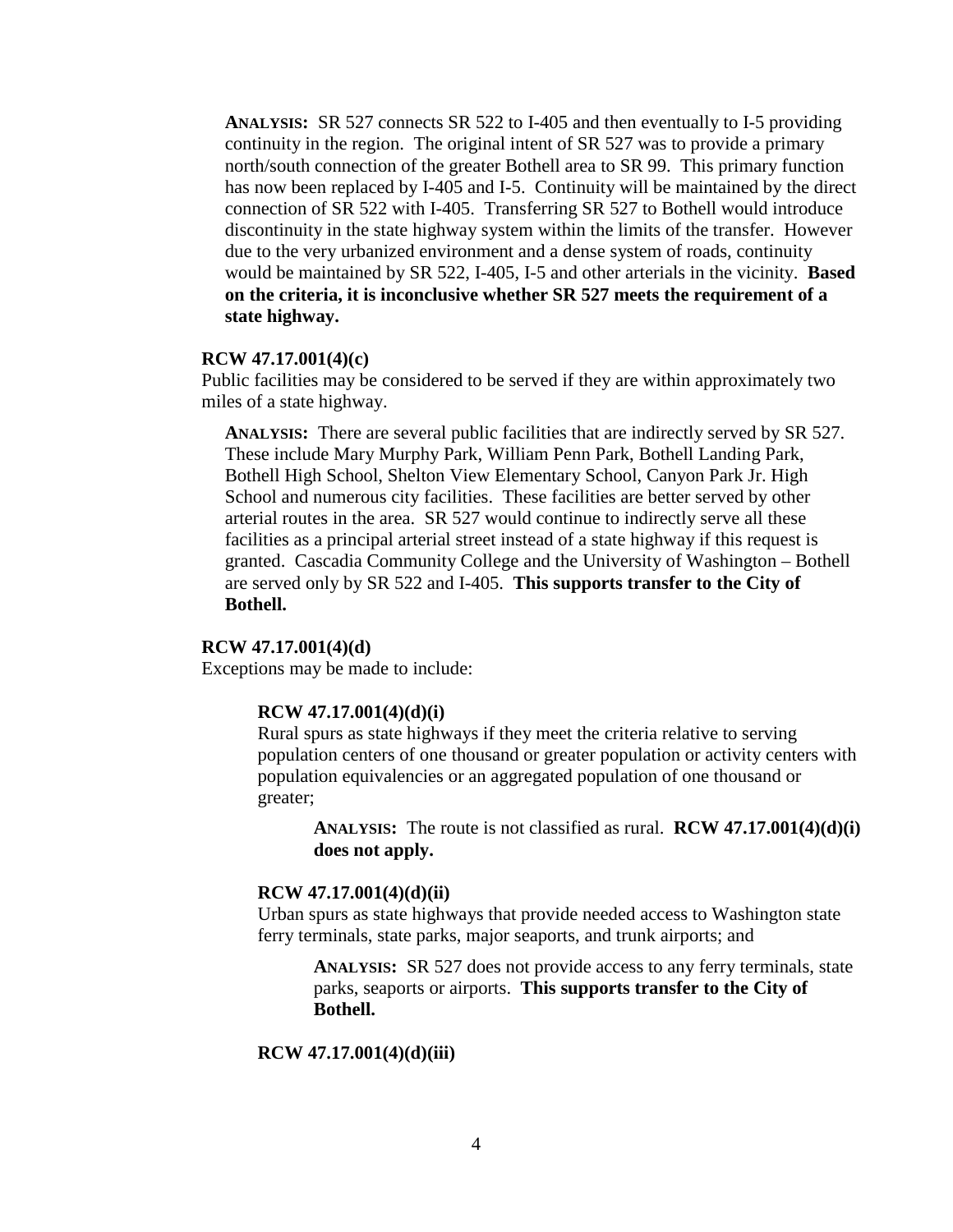Urban connecting links as state highways that function as needed bypass routing of regionally oriented through traffic and benefit truck routing, capacity alternative, business congestion, and geometric deficiencies.

**ANALYSIS:** SR 527 does provide an alternate route for travelers on I-405 looking to access SR 522 or avoid possible backups on I-405 from the SR 527 interchange to the SR 522 interchange. Most regional traffic uses I-405 as seen by the ADT and regional traffic plans. Regional truck traffic primarily uses I-405 due to the superior geometry and speed limit of the highway. Truck traffic on SR 527 primarily serves the local businesses along the route and would continue to do so if transferred. The criteria in this WAC could be interpreted to support either retention as a state highway or transfer to the City of Bothell. The three-lane geometric cross section of much of SR 527 supports transfer to Bothell. The capacity of this highway is nowhere near the capacity of I-405. However, the fact that SR 527 does provide a bypass route for traffic on I-405 lends support to it remaining a state highway. **Based on the criteria, it is inconclusive whether SR 527 meets the requirement of a state highway.** 

#### **RCW 47.17.001(4)(e)**

In urban and urbanized area:

#### **RCW 47.17.001(4)(e)(i)**

Unless they are significant regional traffic generators, public facilities such as state hospitals, state correction centers, state universities, ferry terminals, and military bases do not constitute a criteria for establishment a state highway; and

**ANALYSIS:** SR 527 is not a regional traffic generator, nor does it serve major public facilities. The nearby Cascadia Community College and the University of Washington, Bothell are both served directly by SR 522 and I-405. The public facilities served by SR 527 such as Bothell City Hall are not significant regional traffic generators. **This supports transfer to the City of Bothell.**

#### **RCW 47.17.001(4)(e)(ii)**

There may be no more than one parallel non-access controlled facility in the same corridor as a freeway or limited access facility as designated by the metropolitan planning organization.

**ANALYSIS:** There are no other parallel non-access or limited access facilities within the same corridor. **This supports transfer to the City of Bothell.**

#### **RCW 47.17.001(4)(f)**

When there is a choice of two or more routes between population centers, the state route designation shall normally be based on the following considerations: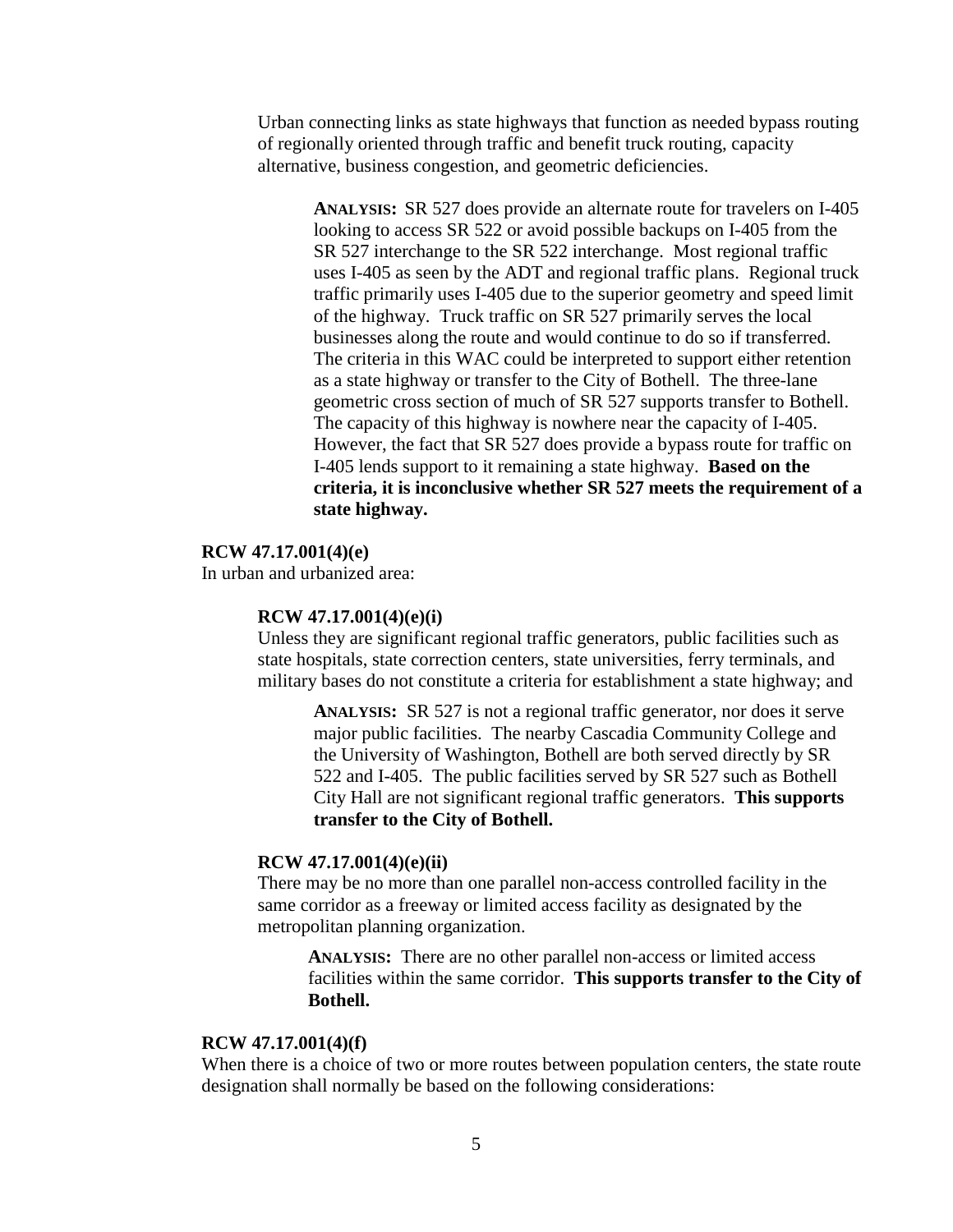#### **RCW 47.17.001(4)(f)(i)**

The ability to handle higher traffic volumes;

**ANALYSIS:** SR 527 and I-405 are the two routes that access Bothell from the north. I-405 clearly has the ability to handle much higher traffic volumes. For the majority of the limits SR 527 is a two- or three-lane road with a two-way center left-turn lane. There are many driveways that directly access SR 527 as well as many signalized intersections. The highest traffic volume on this piece of roadway is 40,000 vehicles per day (VPD) between  $228<sup>th</sup>$  Street and I-405. Traffic volumes on the remainder of the road range between 15,000 and 20,000 VPD. I-405 carries over 110,000 VPD in the vicinity of SR 522 and SR 527. I-405 is currently a four lane interstate with full access control and a posted speed of 60 MPH. I-405 clearly has the ability to handle higher traffic volumes. **This supports transfer to the City of Bothell.**

#### **RCW 47.17.001(4)(f)(ii)**

The higher ability to accommodate further development or expansion along the existing alignment;

**ANALYSIS:** SR 527 does not possess a higher ability for development than I-405. Throughout the downtown core of Bothell development exists up to the edge of the current roadway. Right-of-Way (ROW) along much of the route only extends to the edge of the sidewalk, making expansion very difficult. I-405 already consists of a much wider ROW, which would lend to a much easier expansion along the existing alignment. Much of this expansion is already programmed by the WSDOT I-405 Corridor Program. **This supports transfer to the City of Bothell.** 

#### **RCW 47.17.001(4)(f)(iii)**

The most direct route and the lowest travel time;

**ANALYSIS:** For regionally oriented traffic I-405 provides a more direct route and a lower travel time than SR 527. I-405 has a posted speed of 60 MPH compared to SR 527 which has a posted speed limit that ranges from 30 - 45 MPH and is directly related to a lower travel time. SR 527 has numerous signalized intersections and multiple private driveways that access the highway which greatly reduces the average travel time. I-405 has no intersections or driveways that access the highway greatly reducing the impacts on the traffic stream as seen on SR 527. **This supports transfer to the City of Bothell.**

#### **RCW 47.17.001(4)(f)(iv)**

The route that serves traffic with the most interstate, statewide, and interregional significance;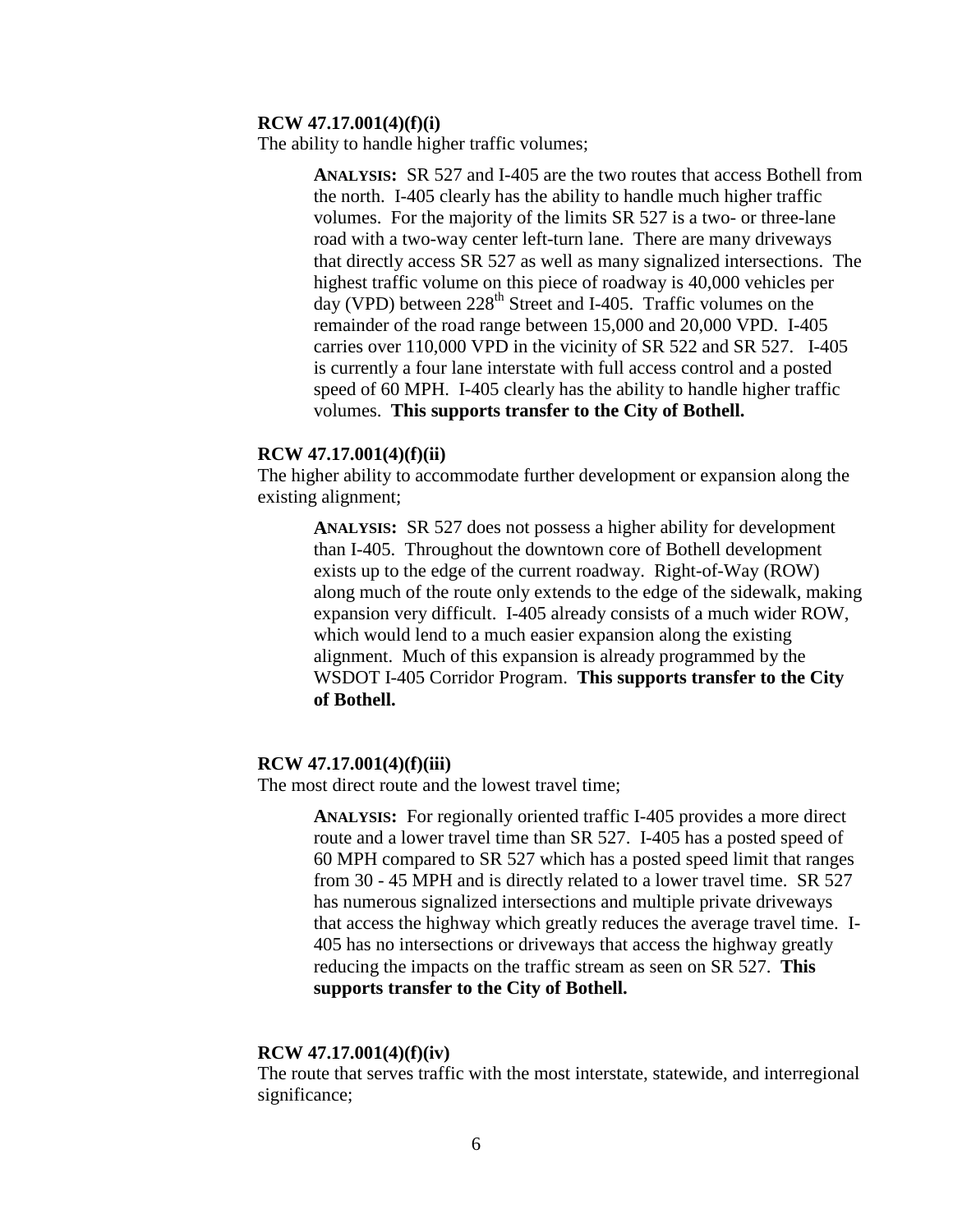**ANALYSIS:** SR 527 is not designated as a National Highway System (NHS) route or a Highway of Statewide Significance (HSS). It is designated as a T-3 truck route carrying approximately 3 million tons per year. SR 527 is a highway of only interregional significance and primarily serves the businesses and citizens along its route and immediate surrounding areas. It primarily links the city of Bothell together and provides another access point to I-405. I-405, on the other hand, is designated as a NHS route and a T-1 truck route carrying approximately 18 million tons per year. I-405 is the main north-south corridor on the eastside of Lake Washington and is the critical link between the major metropolitan cities of Renton, Kirkland, Bellevue, and Bothell. WSDOT currently has seven funded projects in their I-405 Corridor Program which include a northbound auxiliary lane from NE  $195<sup>th</sup>$  St to SR 527. I-405 definitely serves traffic with the most interstate, statewide and regional significance. **This supports transfer to the City of Bothell.**

#### **RCW 47.17.001(4)(f)(v)**

The route that provides the optimal spacing between other state routes;

**ANALYSIS:** SR 527 does not provide optimal spacing between other state routes. I-405 and SR 522 handle all regional traffic in the area. There is currently a lack of North-South corridors between I-5 and I-405. Spacing is not optimal and a North-South route somewhere near Kenmore would provide the optimal spacing of state highway routes. While optimal spacing is not currently present between I-5 and I-405, SR 527 does not provide that optimal spacing and therefore, this RCW does not support the current status of a state highway. **This supports transfer to the City of Bothell.**

#### **RCW 47.17.001(4)(f)(vi)**

The route that best serves the comprehensive plan for community development in those areas where such a plan has been developed and adopted;

**ANALYSIS:** The current designation of SR 527 is not consistent with the City of Bothell's Downtown Revitalization and Comprehensive Plans. Bothell intends to keep SR 527 classified as a principle arterial while transforming it into a corridor that supports non-motorized and transit use. Bothell currently has a funded project that will construct a multiway boulevard on SR 527 in the downtown area that will include extensive promenade sidewalks, curbside parking, transit pullouts, treelined medians, and ground floor shop frontage. The City of Bothell's overall goal of promoting a walkable, business friendly arterial, conflict with WSDOT's primary goal of promoting movement of through traffic. Transferring the route would give Bothell more control in design and permitting of the current project and any future projects. Within the limits of the proposed transfer WSDOT has no future plans for improvements other than an asphalt overlay project in 2010. **This supports transfer to the City of Bothell.**